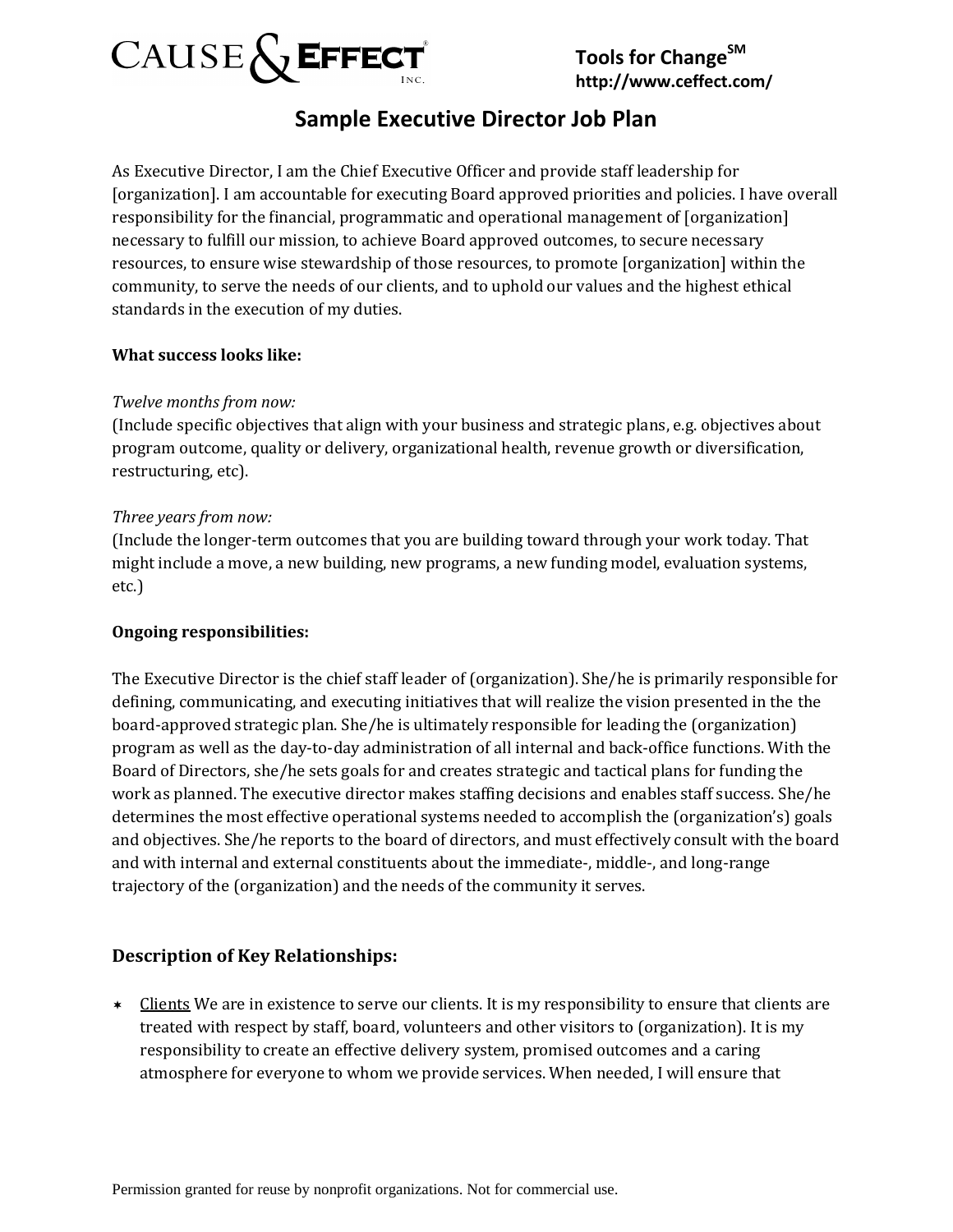

## **Sample Executive Director Job Plan**

corrective action is taken to maintain that atmosphere and to protect the charitable assets of the organization.

- \* Staff and volunteers: It is my responsibility to develop and lead a highly qualified and motivated staff, management structure and volunteer workforce, dedicated to achieving the mission of (organization). and serving clients with empathy and respect. Staff and volunteers committed to personal and professional development, working as a team and enjoying their jobs, are critical to my success. My role is to empower staff and volunteers with the training, feedback, timely information, resources and technical knowledge necessary to achieve board-mandated outcomes. I will hold staff to the highest standards while treating them with respect, fairness and dignity.
- \* Donors: Without the financial support of the community, (organization) would not survive. It is my responsibility to engage current and potential donors in the future of (organization), by building their awareness of the many ways that our organization can help fulfill their dreams, by operating ethically and in the best interests of our donors, by ensuring the wise stewardship of donors and their generous contributions, and by providing donors with acknowledgement, information and recognition of their support in a way that builds lasting relationships between them and (organization).
- Board of Directors: My success depends on a strong partnership with the Board and individual directors to continue to build an organization that fulfills its mission and is worthy and trustworthy of community support. I seek a collegial partnership with the board in developing and implementing the vision, values and outcomes of (organization).

I welcome and expect open communications and timely feedback from the board on my performance, in accordance with previously determined outcomes as mutually set forth in this job plan. The board will instruct me through written policies adopted at board meetings, which it may change as appropriate. As long as I use any reasonable interpretation of those policy directives, I am authorized to establish all further policies, make all decisions, take all actions, establish all practices, and develop all activities not otherwise the responsibility of the Board. In turn, individual directors will respect director/staff boundaries by refraining from directing me or the staff outside of board meetings or board-designated committee meetings. In those interactions, directors will act only as advisors or volunteers to support staff efforts.

I shall communicate to the Board in a timely and sufficient manner to keep the Board informed and prepared for its own work. I shall keep the Board informed of relevant trends, anticipated media coverage (positive or adverse), material external and internal changes, particularly changes in assumptions upon which any board policy has been or is being established.